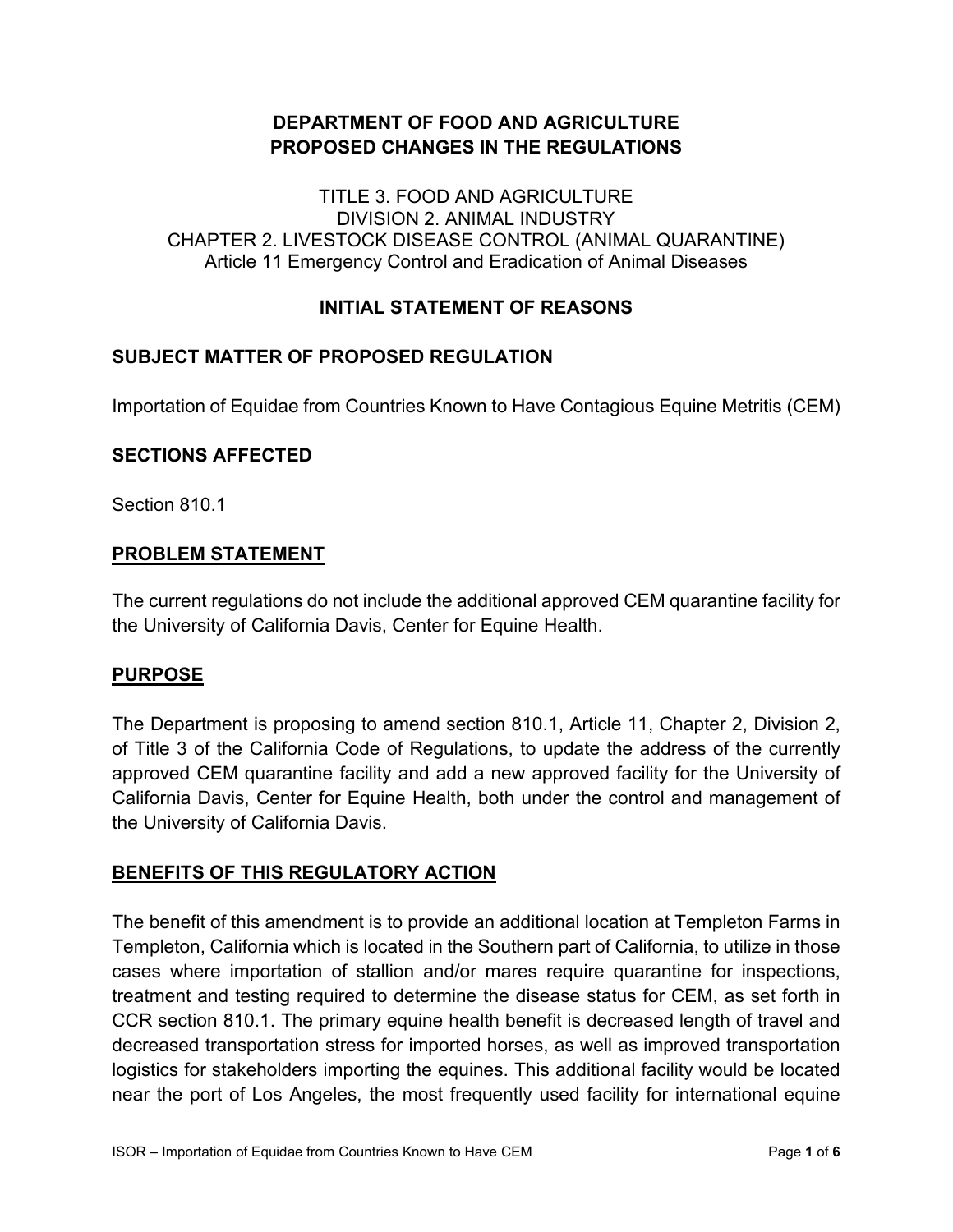importation into California and many western states, and the current Northern California location in Davis near the populous Bay Area would also be retained to service the northern part of the state as well as horses destined for other neighboring and northern states. Currently the only UC Davis Center for Equine Health CEM quarantine facility is the location in Davis, California.

## **STATEMENT OF FACTUAL BASIS AND RATIONALE**

agriculturally dependent rural communities in California. The Department is responsible for promoting and protecting the agricultural industry of California. Further, the Department seeks to enhance, protect, and perpetuate the ability of the agricultural industry to produce food and fiber in a way that benefits the general welfare and economy of California, and maintains the economic well-being of

agriculturally dependent rural communities in California.<br>It is the intent and responsibility of the Department to prevent and control livestock citizens of the State. Similarly, California ranchers and farmers work hard to protect their manner that meets consumer demands all while keeping consumers confident that their diseases to ensure a safe, wholesome and economical food supply is available to the livelihood by keeping their animals healthy and producing meat, milk, and fiber in a products are healthy and safe. To coordinate the goals and efforts of the Department and California producers, the Department maintains regulations for the prevention, control, and eradication of livestock diseases.

Specifically, the Animal Health Branch (AHB) within the Department is the State's professional veterinary medical unit that protects livestock, consumers, and California's economy from catastrophic animal diseases and other health issues. It addresses diseases and other issues that cannot be successfully controlled on an individual animal or herd basis but require statewide coordinated efforts. The Branch is responsible for deterring any activities that have the potential to compromise California's abundant food supply or the safety of public and animal health.

 To ensure the protection of California's equine industry, the AHB recognizes the need to treated. The source of that outbreak was a stallion imported into the US from a vigilantly regulate and prevent the introduction and spread of CEM. CEM is a nonsystemic, venereal disease of equines that causes short-term infertility in mares and rare abortion. The etiological agent is Taylorella equigenitalis, a fastidious, microaerophilic, Gram-negative coccobacillus. CEM was first recognized in the US when it was found in Thoroughbred stallions and mares in Kentucky in 1978. Several incursions of CEM have occurred in the US. A significant outbreak occurred in 2008-2010 in which over 1,000 exposed horses in 48 states were required to be tested and 23 contaminated stallions and 5 infected mares were ultimately identified and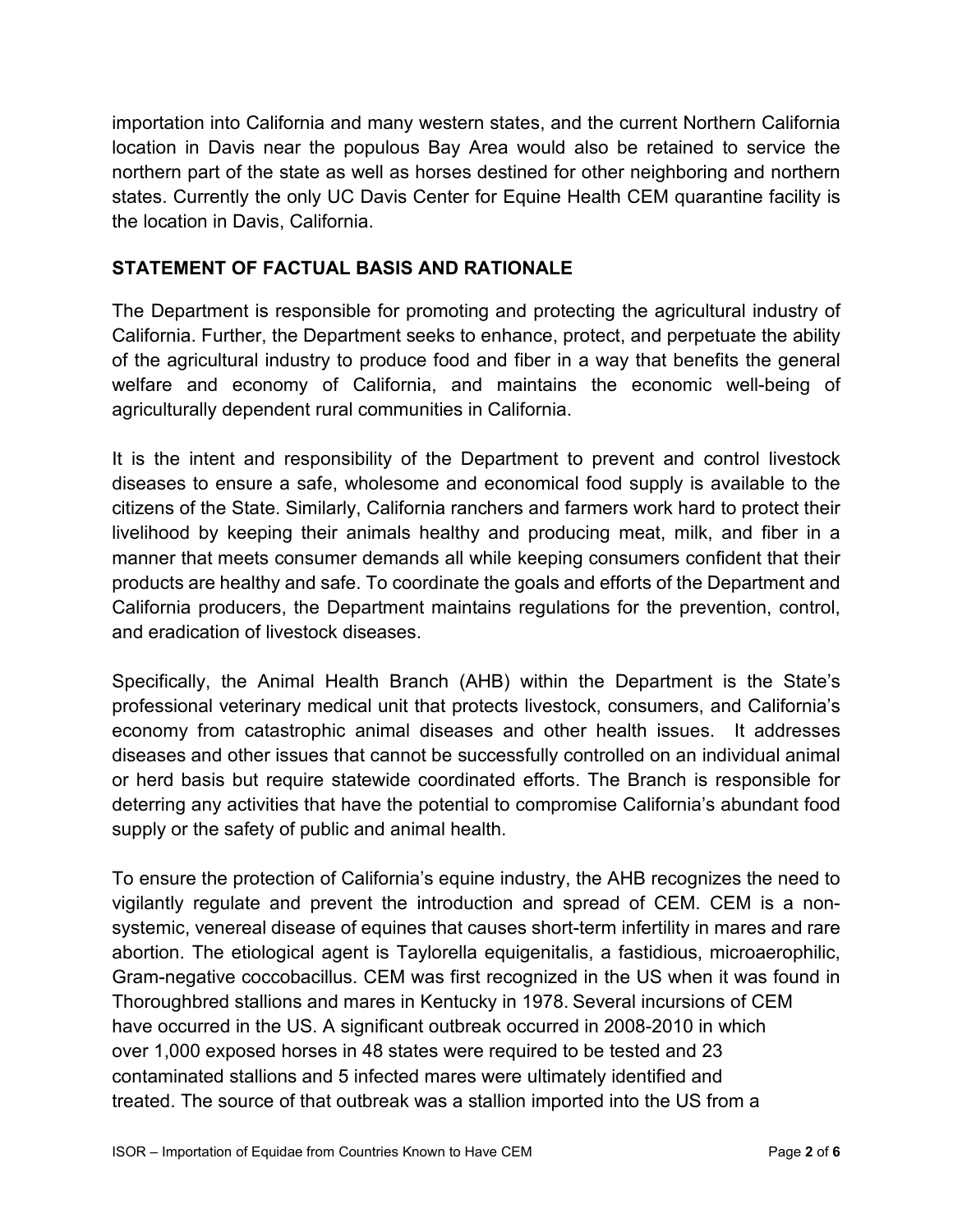CEM-affected country in 2000. The extended duration of the carrier state in this individual emphasizes the need to maintain vigilance and follow protocols proven effective in preventing the introduction and spread of the disease. CEM is an OIE listed equine disease and a transboundary disease in the USA. It is immediately reportable to the United States Department of Agriculture (USDA) and State Animal Health Officials in all 50 states and territories.

 vagina. The organism can be recovered from mares for about three months after primary infection and may or may not be accompanied by clinical signs. A mare bred with Asymptomatic stallions carry Taylorella equigenitalis as a commensal organism on their external genitalia. Infection in the mare is confined to the reproductive tract. Mares bred to a carrier stallion by natural cover or artificial insemination with contaminated semen can develop a mucopurulent vaginal discharge that may last for up to 2-3 weeks. Infection is characterized by inflammation (often marked) of the oviducts, endometrium, cervix, and contaminated semen may have difficulty conceiving on the first or second estrus after exposure. However, subsequent breeding(s) will often result in normal pregnancy. Most mares eventually clear the infection, but a small percentage of mares can become persistently infected carriers for an extended period. Taylorella equigenitalis can be detected by directly swabbing specific sites in the mare and the stallion, placing each swab in a separate tube of Amies transport medium with charcoal and sending the swab set to a USDA-approved laboratory for testing for CEM.

 All stallions or mares over 731 days of age originating from a region/country affected by permit waiver as set forth in the Code of Federal Regulations Title 9, Part 93.301. Each of Agriculture (USDA). The Center for Equine Health at UC Davis serves as the USDA's CEM is subject to CEM quarantine before being allowed into the United States as set forth in Code of Federal Regulations Title 9, Part 93.304, unless the horse is on an import individual CEM quarantine facility is State operated and overseen by the U.S. Department California CEM Quarantine and Treatment Station. For decades, the CEM Quarantine and Treatment Station has been meeting the needs of horse owners and as a quarantine facility has not released a CEM positive animal.

Boarding at the Center for Equine Health CEM quarantine facility for each stallion requires a minimum of 33 days for the CEM testing protocol to be conducted. To complete testing of each stallion, two local mares must be successfully bred and tests performed to establish their CEM-free status. Ovariectomized mares (mares that have had their ovaries removed) are used for test breeding so that they can be synchronized easily, and no pregnancy can result. They are bred to the stallion, then cultured and a blood sample is taken to establish that no CEM bacteria have been transmitted from the stallion to the mare. This procedure is essential to validate a negative result. The boarding for each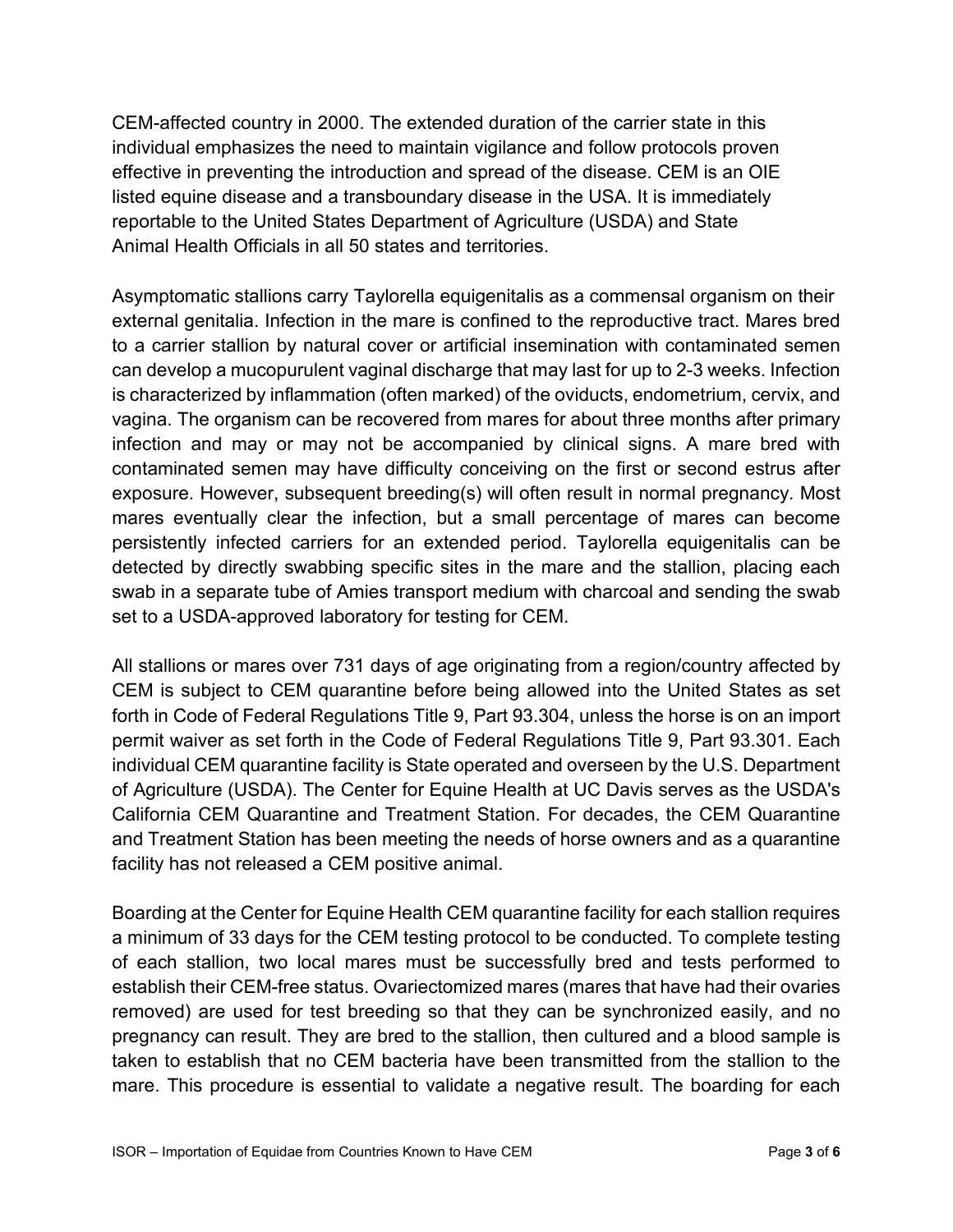mare requires a minimum of 15 days for the CEM testing protocol to be conducted. Mares are tested and cultured periodically throughout their quarantine period. Prior or necessary treatment with antibiotics or positive test results may prolong the required stay time.

The Department has identified the need to update California's approved CEM quarantine facility locations to include The Center for Equine Health, UC Davis' new location Templeton Farms, in Templeton, California.

# **SPECIFIC PURPOSE OF EACH ADOPTION, AMENDMENT, OR REPEAL**

Outlined below are the specific changes the Department is proposing to Title 3 of the California Code of Regulations.

 The Department is proposing to amend section 810.1, Article 11, Chapter 2, Division 2, of Title 3 of the California Code of Regulations:

**Section 810.1(b).** Amend section 810.1(b) of the California Code of Regulations, to clearly identify the two approved CEM quarantine facilities in California available for use for the Center for Equine Health, both under the control and management of the University of California Davis.

# **TECHNICAL, THEORETICAL, AND EMPIRICAL STUDY, REPORT, OR SIMILAR DOCUMENT**

No technical, theoretical or empirical study, report, or similar document was used in the formulation of this proposal

## **SPECIFIC TECHNOLOGIES OR EQUIPMENT**

This regulation does not mandate the use of specific technologies or equipment.

#### **ECONOMIC IMPACT ASSESSMENT**

#### **Business Impact**

The Department has determined that this regulatory proposal will not have any impact on the creation of jobs or businesses or the elimination of jobs or existing businesses or the expansion of businesses in California.

The Department has made an initial determination that the proposed regulatory action will have no significant, statewide adverse economic impact directly affecting California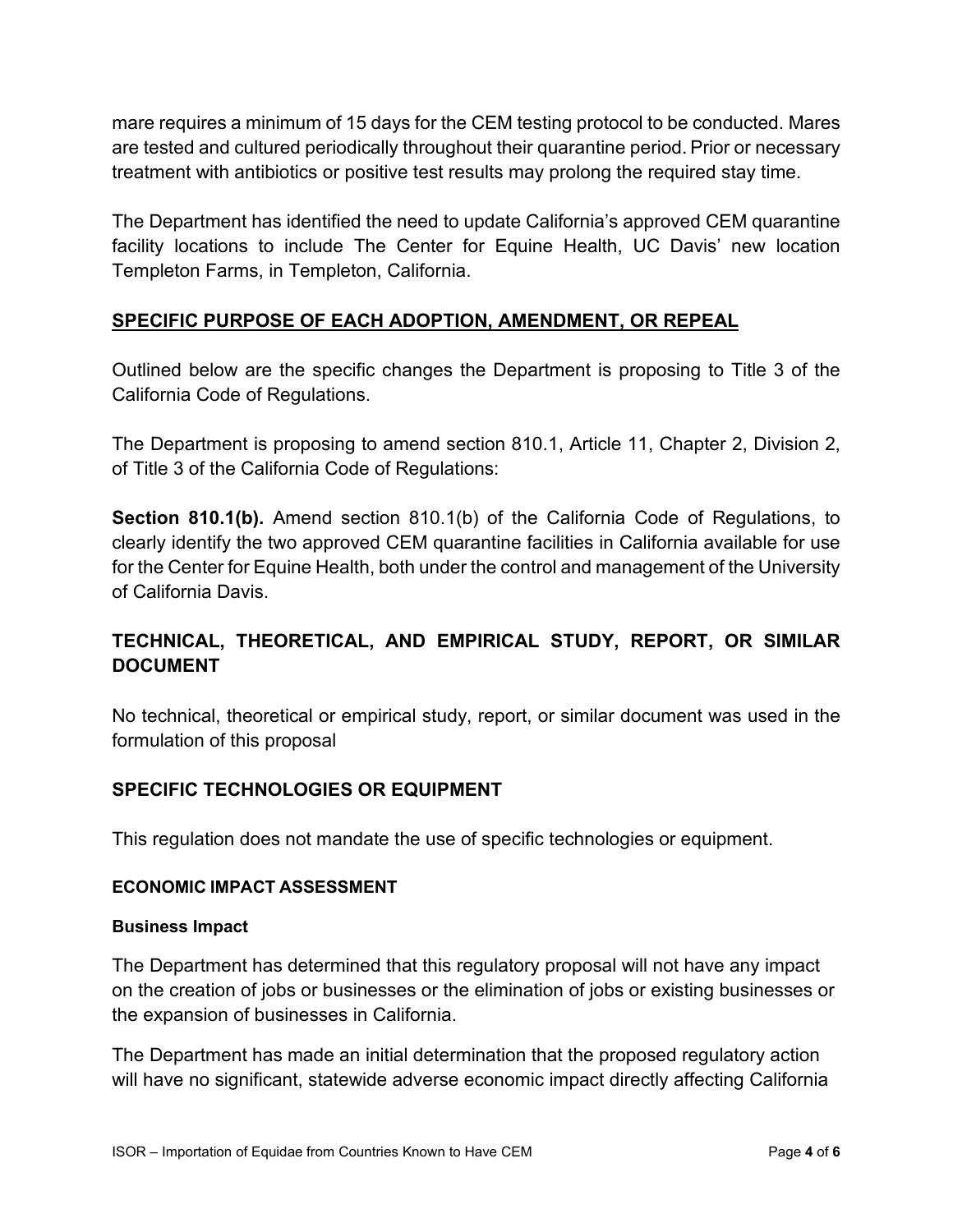businesses including the ability of California businesses to compete with businesses in other states.

### Persons/Businesses affected by this proposal:

 infrastructure of California; therefore, it's protection is a top priority within the Department. industry generates approximately 54,200 direct jobs and 130,200 total jobs across the California Equine Industry – The equine industry plays a critical role in the economic According to the American Horse Council census, California has approximately 700,000 horses and has a total economic impact valued at approximately \$7 billion. The equine state of California.

### Anticipated compliance requirements for persons or businesses are as follows:

 This proposal does not set any additional compliance requirements for persons or businesses.

# Benefits of the regulation to the health and welfare of California residents, worker safety, and the State's environment:

The Department is not aware of any specific benefits this proposal will have on the health of California residents, worker safety or the State's environment.

The proposed regulation benefits welfare of California residents, including animal health, the equine industry and the State's economy by serving to prevent the spread of CEM in the State of California when stallions or mares are imported from foreign countries where CEM exists.

## **Economic Impact Assessment Conclusion**

 The Department has made an initial determination that the proposed regulatory action will not have any significant, statewide adverse economic impact directly affecting does not affect the expansion of businesses currently doing business within the State of when stallions or mares over 731 days of age are imported into California under a United businesses, including the ability of California businesses to compete with businesses in other states by making it more costly to produce goods or services, and that it will not create or eliminate jobs or occupations. The proposal does not affect the creation of new businesses or the elimination of existing businesses within the State of California and California. The proposed regulation benefits animal health, public health and welfare, the equine industry, and the economy by serving to prevent the spread or introduction of CEM States Department of Agriculture (USDA) permit from a foreign country where CEM exists.